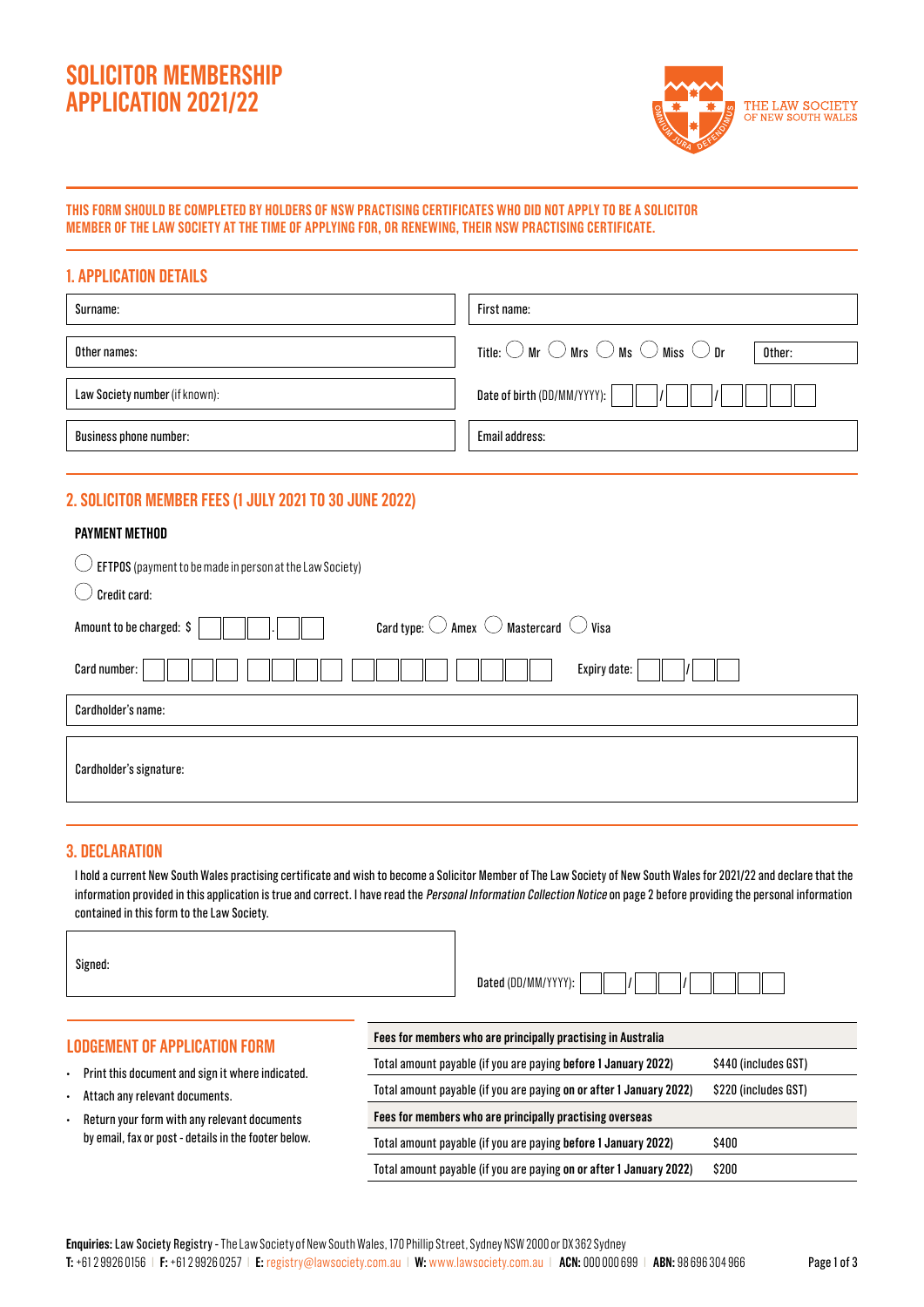# **PERSONAL INFORMATION COLLECTION NOTICE**

By completing this form you are providing personal information to The Law Society of New South Wales (we, us, or our).

By lodging this application, you confirm that you have read the Personal Information Collection Notice and that you consent to The Law Society of New South Wales' collection, use and disclosure of information in accordance with that Notice. If you have any questions regarding the Personal Information Collection Notice please contact our Privacy Officer using the contact details below, prior to lodging this application.

# **Who do we collect the personal information from?**

We generally collect your personal information directly from you. However, in some cases, we may receive your personal information from a third party (for instance if we receive a complaint) and when it is relevant to our statutory responsibilities (for instance other regulators who have dealt with you).

# **What are the purposes for which we collect and hold personal information?**

We collect and hold your personal information to:

- fulfil our functions under, facilitate compliance with, and carry out our responsibilities in connection with, the Legal Profession Act 2004 (NSW), the legal profession legislation (as defined in the Legal Profession Uniform Law Application Act 2014), the Corporations Act 2001 (Cth), the Professional Standards Act 1994 (NSW) and associated regulations (which require and authorise us to collect certain information) including to maintain regulatory and corporate records;
- fulfil our role as a professional association including:
	- maintaining membership records
- communicating with you to offer products, services and events and when you obtain a product or service or come to an event
- to conduct research and provide public representation; and
- provide information to third parties as authorised or required by law.

#### **What if we didn't collect this personal information?**

Without your personal information we may not be able to process your application or request, perform our statutory functions or provide you with some or all of the services of the Law Society as a professional association.

# **Who are the types of bodies and persons to whom we usually disclose your personal information?**

Your personal information may be provided to:

- entities distributing information relevant to you as a legal practitioner or member of the Law Society;
- Lawcover and other professional indemnity insurers and practising certificate funders;
- our professional advisors and contractors (strictly on the basis that the information is to be used only for providing services to the Law Society and must not be disclosed);
- Australian regulators and government entities (such as the Office of the Legal Services Commissioner) and overseas regulators; and
- organisations that represent the legal profession such as the Law Council of Australia and Regional Law Societies.

#### **Disclosure overseas**

If you practise in a foreign country (or apply to do so) we may send your personal information overseas in response to an inquiry from the relevant authority in that place.

We use the services of certain third party service providers which may have offices or other operations outside of Australia. As a result, your personal information may be disclosed to overseas recipients. All service providers that have access to personal information held by us are required to keep the information confidential and not to make use of it for any purpose other than to provide services in accordance with their engagement.

#### **You can access and correct your personal information**

Our privacy policy contains information about how you may access your personal information and seek correction of such information; as well as how to complain about a breach of the Australian Privacy Principles and how we will deal with such a complaint. Our privacy policy is accessible via lawsociety.com. au/privacy-policy

#### **How to contact us for privacy related issues**

#### **PRIVACY OFFICER**

Corporate Legal Services The Law Society of New South Wales 170 Phillip Street, SYDNEY NSW 2000

Telephone: (02) 9926 0333 Fax: (02) 9231 5809 Email: corplegal@lawsociety.com.au

**PLEASE DO NOT RETURN THIS FORM TO THE PRIVACY OFFICER**  See page 1 for lodgement address.